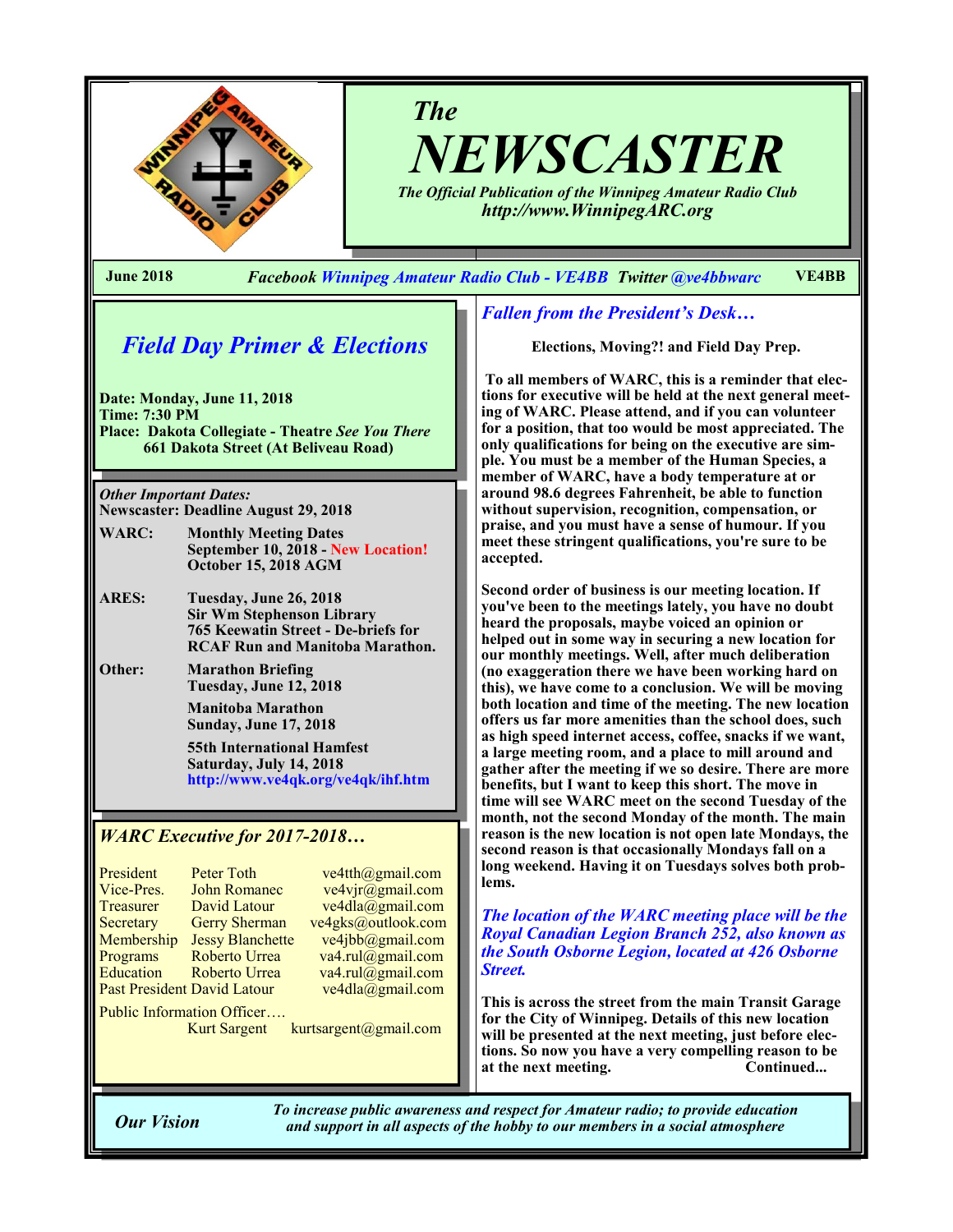204.899.3350 **1798 St Matthews Ave Winnipeg, MB R3H 0A5** 

 $\overline{ }$ 

**They can provide 15% discount on QSL cards.**

**Discount for "WARC" members**

**For example, the current price for an order of 400 QSL cards size: 5" x 3.5", double side, full-colour on 100lb gloss cover is \$81.99.** 

**With your 15% discount, the total would be \$69.69 before tax (please note that prices are subject to change due to paper cost etc.). The discount is on any size and any qty of QSL card.**

**Be sure to present your WARC membership to receive the discount!**

**Finally, I need to touch on the upcoming 2018 Field Day. We plan on having it at the Rabbit Site of Camp Amisk this year, and we are looking now for a few more volunteers than last year, in order to make it a full 24hr operation. Camping is free, and we will feed you very well! We will have 2 stations operating, with at least one going 24hrs. This year we will be dedicating one station to CW and digital modes. With the primary station operating SSB. This will also see us deploy the WARC Vertical StepIR antenna. So if you would like to join in with the fun, and it truly is fun, let your name stand and join in. Field Day 2018 will be on the air from 1800 UTC Saturday June 23rd till 2059 UTC Sunday June 24th. All the gear and antennas has been secured, testing will be conducted prior to the event to ensure no glitches. So all you need to do is show up to help set up 2 antennas, and then have fun!** 

**73 Peter Toth WARC President** 

## *WARC Meeting Minutes May 14, 2018*

**Not available at publication time**

## *Correction from May 2018 Newscaster*

**Derek VA4AFK was awarded the Worked All Winnipeg Award by Dick VE4HK not VE4AFK**

# *Help Wanted*

**Gerry, VE4GKS, is asking - Is there anybody in the club who is a machinist, or who works for a company that does machining, or knows somebody who can fabricate a motor mounting bracket for a magnetic loop antenna?? Contact Gerry ve4gks@outlook.com**

## *Winnipeg ARES Jeff Dovyak VE4MBQ ve4mbq@rac.ca*

**Thanks to Don VE4DWG for updating the programming of the FT-212RH belonging to Winnipeg Police Service. Intended use is in WPS Command Unit or Support Unit (we have power points and antenna mounts in both vehicles). Thanks also to SSGT Chrismas for being so responsive.**

**Fifteen Winnipeg ARES members and affiliates provided volunteer communications for RCAF Run SUN 27 MAY. This event was coordinated by John Erwin VE4WX. Thanks to Bruce Johnson VE4KQ for use of VE4AGA repeater. Thanks to volunteer operators: VE4s WX, HQ, RCA, MWH, DJS, GMB, DLA, DTF, VD, JON, BOY, CEM, KAZ & HK and VA4RAD.**

**Our Summer Severe Weather season has begun and we ought to have operators on-call for VE4WWO in the Prairie & Arctic Storm Prediction Centre 12 hrs/day through early SEP.**

**Our next General Meeting will be TUE 26 JUN 1900h at Sir Wm Stephenson Library 765 Keewatin Street. We will hold short de-briefs for RCAF Run and Manitoba Marathon.**

## *Manitoba Marathon Jeff Dovyak VE4MBQ ve4mbq@rac.ca*

**The 2018 Manitoba Marathon will be SUN 17 JUNE – this will be the 40th Anniversary!**

**We still need a few back-up operators, if available please contact VE4MBQ.**

**The Amateur Radio Group Volunteer Briefing is TUE 12 JUNE 1900h Crescentwood CC 1170 Corydon Avenue (Map 24 D2 in the Sherlock map Book). Although the briefing starts at 1900h we will begin distribution of race information, documentation, volunteer t-shirts and pre-arranged equipment loans at 1815h. Please do not attend prior to 1815h (upsets other bookings).**

**If you register as an Amateur Radio volunteer and cannot attend the 12 JUNE briefing please let us know in advance who will be attending to pick up your briefing materials and volunteer t-shirt. There will be an additional Medical Team briefing SAT 16 JUN at IGF for those assigned to the medical side (you'll find out 12 JUN). We need all borrowed equipment returned as soon as possible. On Race Day loaner traffic vests & HTs should be turned over to the Course Closing Vehicle as it passes by (it is manned by Amateurs).**

**Register on-line:** 

**http://www.winnipegarc.org/ marathon\_volunteer\_form.html**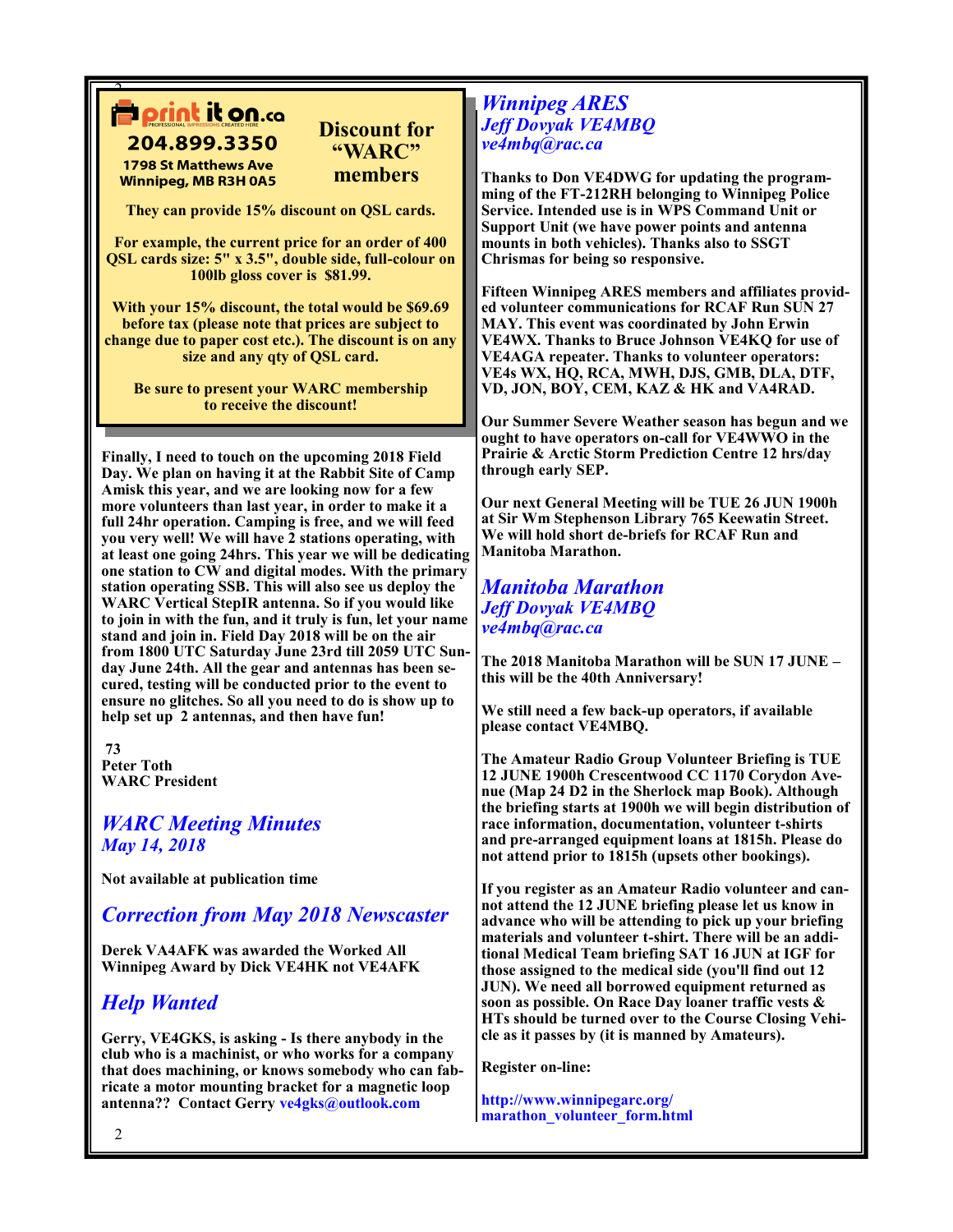|                                                 |                                                   | <b>July 2018</b>                                                     |                                       |  |
|-------------------------------------------------|---------------------------------------------------|----------------------------------------------------------------------|---------------------------------------|--|
|                                                 | <b>Contest Calendar - Summer Dates</b>            | <b>RAC Canada Day Contest</b>                                        | 0000Z-2359Z, Jul 1                    |  |
| <b>Extracted From</b>                           |                                                   | 10-10 Int. Spirit of 76 QSO Party                                    |                                       |  |
| http://www.hornucopia.com/contestcal/           |                                                   | 0001Z, Jul 2 to 2400Z, Jul 8                                         |                                       |  |
| <b>June 2018</b>                                |                                                   | <b>IQRP Quarterly Marathon</b>                                       |                                       |  |
| <b>ARRL June VHF Contest</b>                    |                                                   | 0800Z, Jul 2 to 2000Z, Jul 8                                         |                                       |  |
| 1800Z, Jun 9 to 0259Z, Jun 11                   |                                                   |                                                                      | <b>RSGB 80m Club Championship, CW</b> |  |
| <b>Cookie Crumble QRP Contest</b>               | 1700Z-2200Z, Jun 10                               |                                                                      | 1900Z-2030Z, Jul 2                    |  |
| <b>4 States QRP Group Second Sunday Sprint</b>  |                                                   | <b>ARS Spartan Sprint</b>                                            | 0100Z-0300Z, Jul 3                    |  |
|                                                 | 0000Z-0200Z, Jun 11                               | <b>Phone Fray</b>                                                    | 0230Z-0300Z, Jul 4                    |  |
| <b>NAQCC CW Sprint</b>                          | 0030Z-0230Z, Jun 13                               | <b>CWops Mini-CWT Test</b>                                           | 1300Z-1400Z, Jul 4                    |  |
| <b>Phone Fray</b>                               | 0230Z-0300Z, Jun 13                               |                                                                      | and 1900Z-2000Z, Jul 4                |  |
| <b>CWops Mini-CWT Test</b>                      | 1300Z-1400Z, Jun 13                               |                                                                      | and 0300Z-0400Z, Jul 5                |  |
|                                                 | and 1900Z-2000Z, Jun 13                           | <b>NRAU 10m Activity Contest</b>                                     |                                       |  |
|                                                 | and 0300Z-0400Z, Jun 14                           |                                                                      | 1700Z-1800Z, Jul 5 (CW)               |  |
| <b>RSGB 80m Club Championship, CW</b>           |                                                   |                                                                      | and 1800Z-1900Z, Jul 5 (SSB)          |  |
|                                                 | 1900Z-2030Z, Jun 13                               |                                                                      | and 1900Z-2000Z, Jul 5 (FM)           |  |
| <b>NCCC RTTY Sprint</b>                         | 0145Z-0215Z, Jun 15                               |                                                                      | and 2000Z-2100Z, Jul 5 (Dig)          |  |
| <b>NCCC Sprint</b>                              | 0230Z-0300Z, Jun 15                               | <b>SKCC Sprint Europe</b>                                            | 1900Z-2100Z, Jul 5                    |  |
| All Asian DX Contest, CW                        |                                                   | <b>NCCC RTTY Sprint</b>                                              | 0145Z-0215Z, Jul 6                    |  |
|                                                 | 0000Z, Jun 16 to 2400Z, Jun 17                    | <b>NCCC Sprint</b>                                                   | 0230Z-0300Z, Jul 6                    |  |
| <b>SMIRK Contest</b>                            | 0000Z, Jun 16 to 2400Z, Jun 17                    | <b>FISTS Summer Slow Speed Sprint</b>                                |                                       |  |
|                                                 | ARR BPSK63 Contest 1200Z, Jun 16 to 1200Z, Jun 17 |                                                                      | 0000Z-0400Z, Jul 7                    |  |
| <b>Ukrainian DX Classic RTTY Contest</b>        |                                                   | <b>Venezuelan Ind. Day Contest</b>                                   | 0000Z-2359Z, Jul 7                    |  |
|                                                 | 1200Z, Jun 16 to 1159Z, Jun 17                    | <b>DL-DX RTTY Contest</b><br>1100Z, Jul 7 to 1059Z, Jul 8            |                                       |  |
| <b>IARU Region 1 50 MHz Contest</b>             |                                                   | <b>SKCC Weekend Sprintathon</b>                                      |                                       |  |
|                                                 | 1400Z, Jun 16 to 1400Z, Jun 17                    |                                                                      | 1200Z, Jul 7 to 2400Z, Jul 8          |  |
|                                                 | AGCW VHF/UHF Contest 1400Z-1700Z, Jun 16 (144)    | <b>Marconi Memorial HF Contest</b>                                   |                                       |  |
|                                                 | and 1700Z-1800Z, Jun 16 (432)                     |                                                                      | 1400Z, Jul 7 to 1400Z, Jul 8          |  |
| <b>Stew Perry Topband Challenge</b>             |                                                   | <b>Original QRP Contest</b><br>PODXS 070 Club 40m Firecracker Sprint | 1500Z, Jul 7 to 1500Z, Jul 8          |  |
|                                                 | 1500Z, Jun 16 to 1500Z, Jun 17                    |                                                                      | 2000Z, Jul 7 to 2000Z, Jul 8          |  |
| <b>West Virginia QSO Party</b>                  | 1600Z, Jun 16 to 0200Z, Jun 17                    | <b>4 States QRP Group Second Sunday Sprint</b>                       |                                       |  |
| <b>Feld Hell Sprint</b>                         | 1800Z-1959Z, Jun 16                               |                                                                      | 0000Z-0200Z, Jul 9                    |  |
| <b>ARRL Kids Day</b>                            | 1800Z-2359Z, Jun 16                               | <b>Phone Fray</b>                                                    | 0230Z-0300Z, Jul 11                   |  |
| <b>WAB 50 MHz Phone</b>                         | 0900Z-1500Z, Jun 17                               | <b>CWops Mini-CWT Test</b>                                           | 1300Z-1400Z, Jul 11                   |  |
|                                                 | Run for the Bacon QRP Contest 0100Z-0300Z, Jun 18 |                                                                      | and 1900Z-2000Z, Jul 11               |  |
| <b>Phone Fray</b>                               | 0230Z-0300Z, Jun 20                               |                                                                      | and 0300Z-0400Z, Jul 12               |  |
| <b>CWops Mini-CWT Test</b>                      | 1300Z-1400Z, Jun 20                               | <b>RSGB 80m Club Championship, SSB</b>                               |                                       |  |
|                                                 | and 1900Z-2000Z, Jun 20                           |                                                                      | 1900Z-2030Z, Jul 11                   |  |
|                                                 | and 0300Z-0400Z, Jun 21                           | <b>NCCC RTTY Sprint</b>                                              | 0145Z-0215Z, Jul 13                   |  |
| <b>NAQCC CW Sprint</b>                          | 0030Z-0230Z, Jun 21                               | <b>NCCC Sprint</b>                                                   | 0230Z-0300Z, Jul 13                   |  |
| <b>NCCC RTTY Sprint</b>                         | 0145Z-0215Z, Jun 22                               | <b>FISTS Summer Unlimited Sprint</b>                                 |                                       |  |
| <b>NCCC Sprint</b>                              | 0230Z-0300Z, Jun 22                               |                                                                      | 0000Z-0400Z, Jul 14                   |  |
| <b>Battle of Carabobo International Contest</b> |                                                   | <b>IARU HF World Championship</b>                                    |                                       |  |
| 0000Z, Jun 23 to 2400Z, Jun 24                  |                                                   | 1200Z, Jul 14 to 1200Z, Jul 15                                       |                                       |  |
| <b>UFT QRP Contest</b>                          | 0600Z-0900Z, Jun 23                               | <b>QRP ARCI Summer Homebrew Sprint</b>                               |                                       |  |
|                                                 | and 1400Z-1700Z, Jun 23                           |                                                                      | 2000Z-2300Z, Jul 15                   |  |
| His Maj. King of Spain Contest, SSB             | 1200Z, Jun 23                                     | <b>Run for the Bacon QRP Contest</b>                                 | 0100Z-0300Z, Jul 16                   |  |
|                                                 | to 1200Z, Jun 24                                  | <b>Phone Fray</b>                                                    | 0230Z-0300Z, Jul 18                   |  |
| <b>Ukrainian DX DIGI Contest</b>                |                                                   | <b>CWops Mini-CWT Test</b>                                           | 1300Z-1400Z, Jul 18                   |  |
|                                                 | 1200Z, Jun 23 to 1200Z, Jun 24                    |                                                                      | and 1900Z-2000Z, Jul 18               |  |
| <b>ARRL Field Day</b>                           | 1800Z, Jun 23 to 2100Z, Jun 24                    |                                                                      | and 0300Z-0400Z, Jul 19               |  |
| <b>SKCC Sprint</b>                              | 0000Z-0200Z, Jun 27                               | <b>NAQCC CW Sprint</b>                                               | 0030Z-0230Z, Jul 19                   |  |
| <b>Phone Fray</b>                               | 0230Z-0300Z, Jun 27                               | <b>NCCC RTTY Sprint</b>                                              | 0145Z-0215Z, Jul 20                   |  |
| <b>CWops Mini-CWT Test</b>                      | 1300Z-1400Z, Jun 27                               | <b>NCCC Sprint</b>                                                   | 0230Z-0300Z, Jul 20                   |  |
|                                                 | and 1900Z-2000Z, Jun 27                           | <b>Russian Radio Team Championship</b>                               |                                       |  |
|                                                 | and 0300Z-0400Z, Jun 28                           |                                                                      | 0700Z-1459Z, Jul 21                   |  |
| RSGB 80m Club Championship, SSB                 |                                                   | <b>Trans-Tasman Low-Bands Challenge</b>                              |                                       |  |
|                                                 | 1900Z-2030Z, Jun 28                               |                                                                      | 0800Z-1400Z, Jul 21                   |  |
| <b>NCCC RTTY Sprint</b>                         | 0145Z-0215Z, Jun 29                               |                                                                      |                                       |  |
| <b>NCCC Sprint</b>                              | 0230Z-0300Z, Jun 29                               | Continued                                                            |                                       |  |
| <b>Feld Hell Sprint</b>                         | 0000Z-2359Z, Jun 30                               |                                                                      |                                       |  |
|                                                 |                                                   |                                                                      |                                       |  |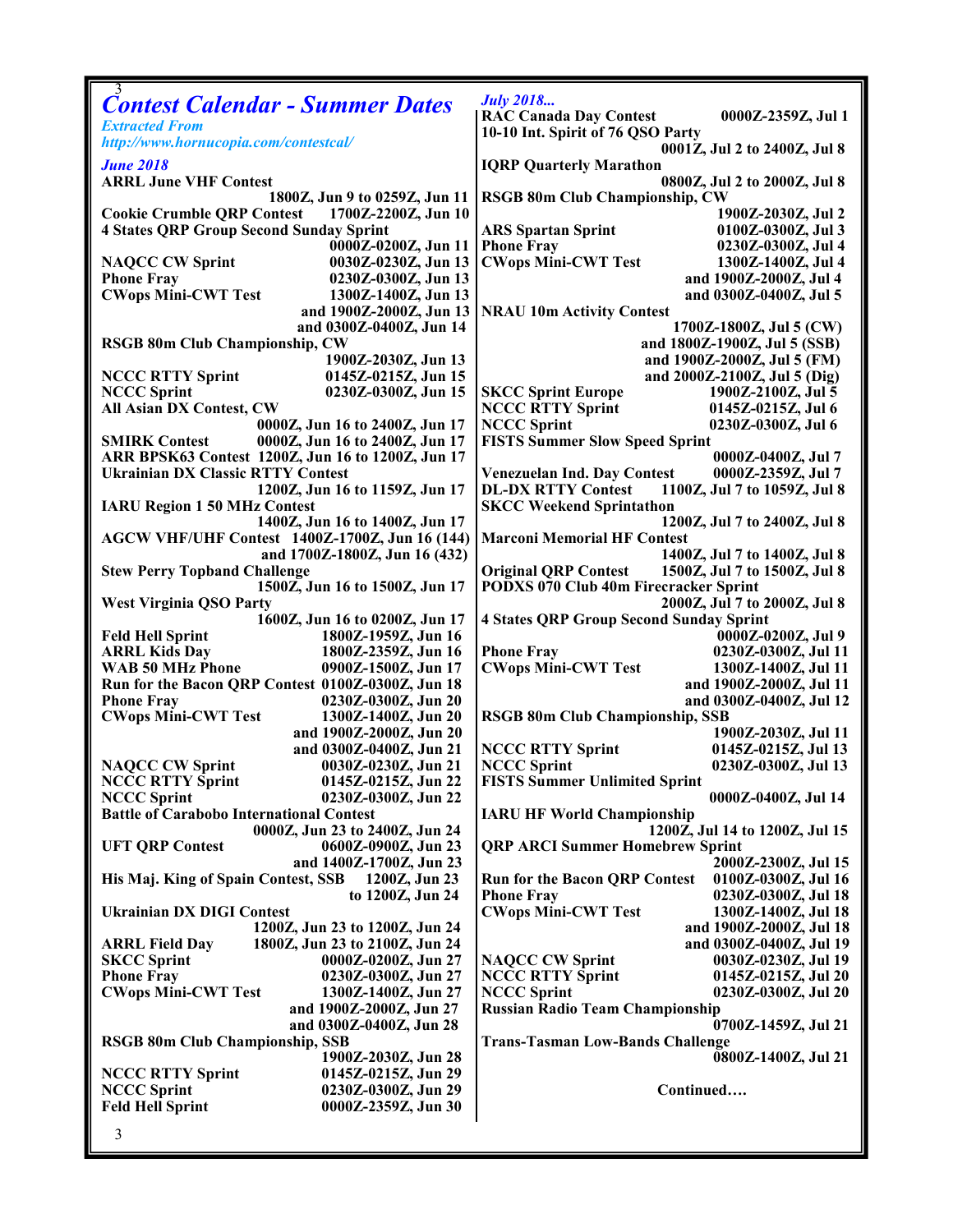| Jakarta DX Contest 40m                                     |                                                           |  |
|------------------------------------------------------------|-----------------------------------------------------------|--|
| 1000Z-2200Z, Jul 21                                        |                                                           |  |
| 1200Z, Jul 21 to 1200Z, Jul 22<br><b>DMC RTTY Contest</b>  | <b>WARC Monthly Meeting</b>                               |  |
| <b>Feld Hell Sprint</b><br>1200Z-1359Z, Jul 21             | <b>Dates &amp; Location</b>                               |  |
| <b>North American QSO Party, RTTY</b>                      |                                                           |  |
| 1800Z, Jul 21 to 0559Z, Jul 22                             | <b>Changes September 2018</b>                             |  |
| <b>CQ Worldwide VHF Contest</b>                            |                                                           |  |
| 1800Z, Jul 21 to 2100Z, Jul 22                             | <b>Second TUESDAY of each month</b>                       |  |
| <b>SA Sprint Contest</b><br>2100Z-2259Z, Jul 21            | <b>Sept to June</b>                                       |  |
| <b>RSGB Low Power Contest</b>                              | <b>7:30 PM</b>                                            |  |
| 0900Z-1200Z and 1300Z-1600Z, Jul 22                        | <b>At the Royal Canadian Legion Branch 252, also</b>      |  |
| CQC Great Colorado Gold Rush 2000Z-2159Z, Jul 22           | known as the South Osborne Legion, located at             |  |
| 0000Z-0200Z, Jul 25<br><b>SKCC Sprint</b>                  |                                                           |  |
| <b>Phone Fray</b><br>0230Z-0300Z, Jul 25                   | 426 Osborne Street.                                       |  |
| <b>CWops Mini-CWT Test</b><br>1300Z-1400Z, Jul 25          |                                                           |  |
| and 1900Z-2000Z, Jul 25                                    | <b>Phone Fray</b><br>0230Z-0300Z, Aug 15                  |  |
| and 0300Z-0400Z, Jul 26                                    | <b>CWops Mini-CWT Test</b><br>1300Z-1400Z, Aug 15         |  |
| RSGB 80m Club Championship, Data                           | and 1900Z-2000Z, Aug 15                                   |  |
| 1900Z-2030Z, Jul 26                                        | and 0300Z-0400Z, Aug 16                                   |  |
| <b>NCCC RTTY Sprint</b><br>0145Z-0215Z, Jul 27             | <b>NCCC RTTY Sprint</b><br>0145Z-0215Z, Aug 17            |  |
| <b>NCCC Sprint</b><br>0230Z-0300Z, Jul 27                  | <b>NCCC Sprint</b><br>0230Z-0300Z, Aug 17                 |  |
| <b>RSGB IOTA Contest</b><br>1200Z, Jul 28 to 1200Z, Jul 29 | <b>SARTG WW RTTY Contest</b><br>0000Z-0800Z, Aug 18       |  |
| 1700Z-2100Z, Jul 29                                        |                                                           |  |
| <b>ARS Flight of the Bumblebees</b>                        | and 1600Z-2400Z, Aug 18                                   |  |
|                                                            | and 0800Z-1600Z, Aug 19                                   |  |
| <b>August 2018</b>                                         | <b>ARRL 10 GHz and Up Contest</b>                         |  |
| <b>Phone Fray</b><br>0230Z-0300Z, Aug 1                    | 0600 local, Aug 18 to 2400 local, Aug 19                  |  |
| <b>CWops Mini-CWT Test</b><br>1300Z-1400Z, Aug 1           | <b>Russian District Award Contest</b>                     |  |
| and 1900Z-2000Z, Aug 1                                     | 0800Z, Aug 18 to 0800Z, Aug 19                            |  |
| and 0300Z-0400Z, Aug 2                                     | <b>Keyman's Club of Japan Contest</b>                     |  |
| <b>NRAU 10m Activity Contest</b>                           | 1200Z, Aug 18 to 1200Z, Aug 19                            |  |
| 1700Z-1800Z, Aug 2 (CW)                                    | <b>Feld Hell Sprint</b><br>1600Z-1759Z, Aug 18            |  |
| and 1800Z-1900Z, Aug 2 (SSB)                               | <b>North American QSO Party, SSB</b>                      |  |
| and 1900Z-2000Z, Aug 2 (FM)                                | 1800Z, Aug 18 to 0559Z, Aug 19                            |  |
| and 2000Z-2100Z, Aug 2 (Dig)                               | <b>CVA DX Contest, CW</b>                                 |  |
| <b>SKCC Sprint Europe</b><br>1900Z-2100Z, Aug 2            | 2100Z, Aug 18 to 2100Z, Aug 19                            |  |
| <b>NCCC RTTY Sprint</b><br>0145Z-0215Z, Aug 3              | <b>SARL HF Digital Contest</b><br>1400Z-1700Z, Aug 19     |  |
| <b>NCCC Sprint</b><br>0230Z-0300Z, Aug 3                   | ARRL Rookie Roundup, RTTY 1800Z-2359Z, Aug 19             |  |
| 10-10 Int. Summer Contest, SSB                             | Run for the Bacon QRP Contest 0100Z-0300Z, Aug 20         |  |
| 0001Z, Aug 4 to 2359Z, Aug 5                               | <b>SKCC Sprint</b><br>0000Z-0200Z, Aug 22                 |  |
|                                                            | <b>Phone Fray</b>                                         |  |
| 1200Z-2359Z, Aug 4<br><b>European HF Championship</b>      | 0230Z-0300Z, Aug 22                                       |  |
| <b>WAB 144 MHz Low Power Phone</b>                         | <b>CWops Mini-CWT Test</b><br>1300Z-1400Z, Aug 22         |  |
| 1400Z-1800Z, Aug 4                                         | and 1900Z-2000Z, Aug 22                                   |  |
| <b>ARRL 222 MHz and Up Distance Contest</b>                | and 0300Z-0400Z, Aug 23                                   |  |
| 1800Z, Aug 4 to 1800Z, Aug 5   NCCC RTTY Sprint            | 0145Z-0215Z, Aug 24                                       |  |
| <b>North American QSO Party, CW</b>                        | <b>NCCC Sprint</b><br>0230Z-0300Z, Aug 24                 |  |
| 1800Z, Aug 4 to 0559Z, Aug 5                               | 0400Z, Aug 25 to 0400Z, Aug 26<br>Hawaii QSO Party        |  |
|                                                            |                                                           |  |
| <b>SARL HF Phone Contest</b><br>1400Z-1700Z, Aug 5         | <b>ALARA Contest</b><br>0600Z Aug 25 to 0559Z, Aug 26     |  |
| <b>ARS Spartan Sprint</b><br>0100Z-0300Z, Aug 7            | <b>W/VE Islands QSO Party</b>                             |  |
| <b>Phone Fray</b><br>0230Z-0300Z, Aug 8                    | 1200Z, Aug 25 to 0300Z, Aug 26                            |  |
| <b>CWops Mini-CWT Test</b><br>1300Z-1400Z, Aug 8           | <b>YO DX HF Contest</b><br>1200Z, Aug 25 to 1200Z, Aug 26 |  |
| and 1900Z-2000Z, Aug 8                                     |                                                           |  |
|                                                            | <b>SCC RTTY Championship</b>                              |  |
| and 0300Z-0400Z, Aug 9                                     | 1200Z, Aug 25 to 1159Z, Aug 26                            |  |
| 0145Z-0215Z, Aug 10<br><b>NCCC RTTY Sprint</b>             | <b>Kansas QSO Party</b><br>1400Z, Aug 25 to 0200Z, Aug 26 |  |
| <b>NCCC Sprint</b><br>0230Z-0300Z, Aug 10                  | and 1400Z-2000Z, Aug 26                                   |  |
| <b>WAE DX Contest, CW</b>                                  | <b>Ohio QSO Party</b><br>1600Z, Aug 25 to 0400Z, Aug 26   |  |
| 0000Z, Aug 11 to 2359Z, Aug 12                             | <b>CVA DX Contest, SSB</b>                                |  |
| <b>SKCC Weekend Sprintathon</b>                            | 2100Z, Aug 25 to 2100Z, Aug 26                            |  |
| 1200Z, Aug 11 to 2400Z, Aug 12                             | 50 MHz Fall Sprint<br>2300Z, Aug 25 to 0300Z, Aug 26      |  |
| <b>Maryland-DC QSO Party</b>                               | <b>SARL HF CW Contest</b><br>1400Z-1700Z, Aug 26          |  |
| 1600Z, Aug 11 to 0400Z, Aug 12                             | <b>Phone Fray</b><br>0230Z-0300Z, Aug 29                  |  |
| <b>MMMonVHF/DUBUS 144 MHz Meteorscatter Sprint</b>         | <b>CWops Mini-CWT Test</b><br>1300Z-1400Z, Aug 29         |  |
| 2200Z, Aug 11 to 2200Z, Aug 13<br><b>Contest</b>           | and 1900Z-2000Z, Aug 29                                   |  |
| <b>4 States QRP Group Second Sunday Sprint</b>             | and 0300Z-0400Z, Aug 30                                   |  |
| 0000Z-0200Z, Aug 13                                        | <b>NCCC RTTY Sprint</b><br>0145Z-0215Z, Aug 31            |  |
| NAQCC CW Sprint<br>0030Z-0230Z, Aug 15                     | <b>NCCC Sprint</b><br>0230Z-0300Z, Aug 31                 |  |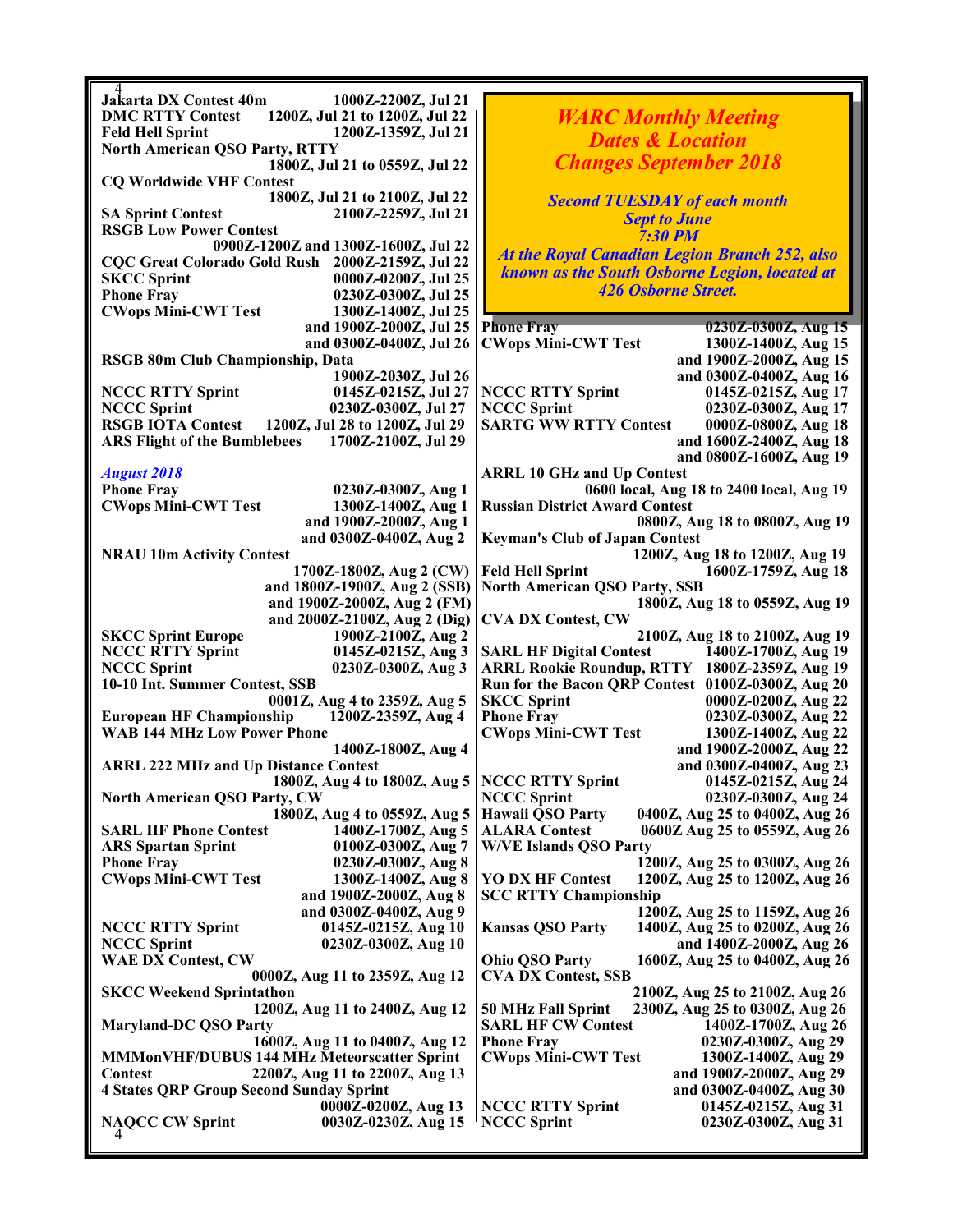5 *Into September 2018 ...* **All Asian DX Contest, Phone 0000Z, Sep 1 to 2400Z, Sep 2 CWOps CW Open 0000Z-0359Z, Sep 1 and 1200Z-1559Z, Sep 1 and 2000Z-2359Z, Sep 1 Wake-Up! QRP Sprint 0600Z-0800Z, Sep 1 IARU Region 1 Field Day, SSB 1300Z, Sep 1 to 1259Z, Sep 2 AGCW Straight Key Party 1300Z-1600Z, Sep 1 Alabama QSO Party 1500Z, Sep 1 to 0300Z, Sep 2 MI QRP Labor Day CW Sprint 2300Z, Sep 3 to 0300Z, Sep 4 WAE DX Contest, SSB 0000Z, Sep 8 to 2359Z, Sep 9 SARL Field Day Contest 1000Z, Sep 8 to 1000Z, Sep 9 ARRL September VHF Contest 1800Z, Sep 8 to 0300Z, Sep 10 North American Sprint, CW 0000Z-0400Z, Sep 9**  $Sw$ **iss HTC QRP Sprint** 

## *Spotlight On: Peter Haertel VE4PT By David VE4DAR*

**Fortunately, I slowed down busy Peter Haertel VE4PT long enough to interview him after lunch with the "Thursday Group". Peter and his wife, Pat VE4PET, are part of a group that trains dogs to work with disabled persons. Recently Pat and Peter helped to put on the CLARA 50th Birthday Bash here in Winnipeg.**



5 **into ham radio." "I've been interested in radio since I was a kid. I was already experimenting with CB's walkie talkies and mobiles when I went to Vic (VE4VB) Grant's home. There I listened to the 80m evening nets. That got me** 

**"I took two ham radio courses: Terry Walkling's in 1977, but I had a car accident and couldn't write the exam. In 1984 I took a course at WSC, where VE4AIP taught theory and Keith McCourt taught CW. I got the Basic Certificate with voice privileges on HF. Bruce Massey was my Elmer. Later, I got my Advanced Certificate."**

**"I didn't build my equipment. I bought commercial equipment, mostly for 2m. Later, I bought a completed HW100 from Gil VE4AG by trading a camera."**

**Any contacts or moments that stick out in your memory? "In 1986, while calling the Aurora Net, I made several contacts with the VE4EXPO station. More recently, after an email request, I set up a blind ham in Belfast, Ireland, on D Star by using Skype. He calls me regularly on D Star. Now his blind girlfriend is on D Star as well."**

**What have you gotten out of ham radio over the years? "Many friends and opportunities to learn many things. That's on-going."**

**Any part of ham radio that interested you particularly? "Mostly SSB contacts on VHF, UHF, HF. One of the highlights was watching Pat open the envelope bearing the QSL card from Sable Island. Her expression was priceless!"**

**"For public service, I've worked the Manitoba Marathon since I first got licensed. I was in the lead vehicle for the wheel chairs; later I worked on the medical vans. Now Pat and I do Mile 2."**

**Advice for new hams? "If something appears too daunting, don't give up. Press on!"**

**Future for Amateur Radio? "We are always coming up with new modes in the spectrum. We need to keep using ham radio or we may lose more frequencies on the bands."**

**(David's note: being visually impaired since birth hasn't slowed Peter a bit. He's a mover with good humour, not a complainer. Much to be admired.)**

#### *Amateur Radios, Antennas, and more ...*

### **Winnipeg ICOM Dealer…**

**Micro-HighTech Communications Ltd.**

**2223 Henderson Hwy, East St. Paul, MB (Just south of perimeter hwy)**

**Ph. (204)-783-1885 Fax (204) 779-7522 Contact George Hill, VE4GDH**

**Visit their web site..**

**http://www.microhightech.ca/**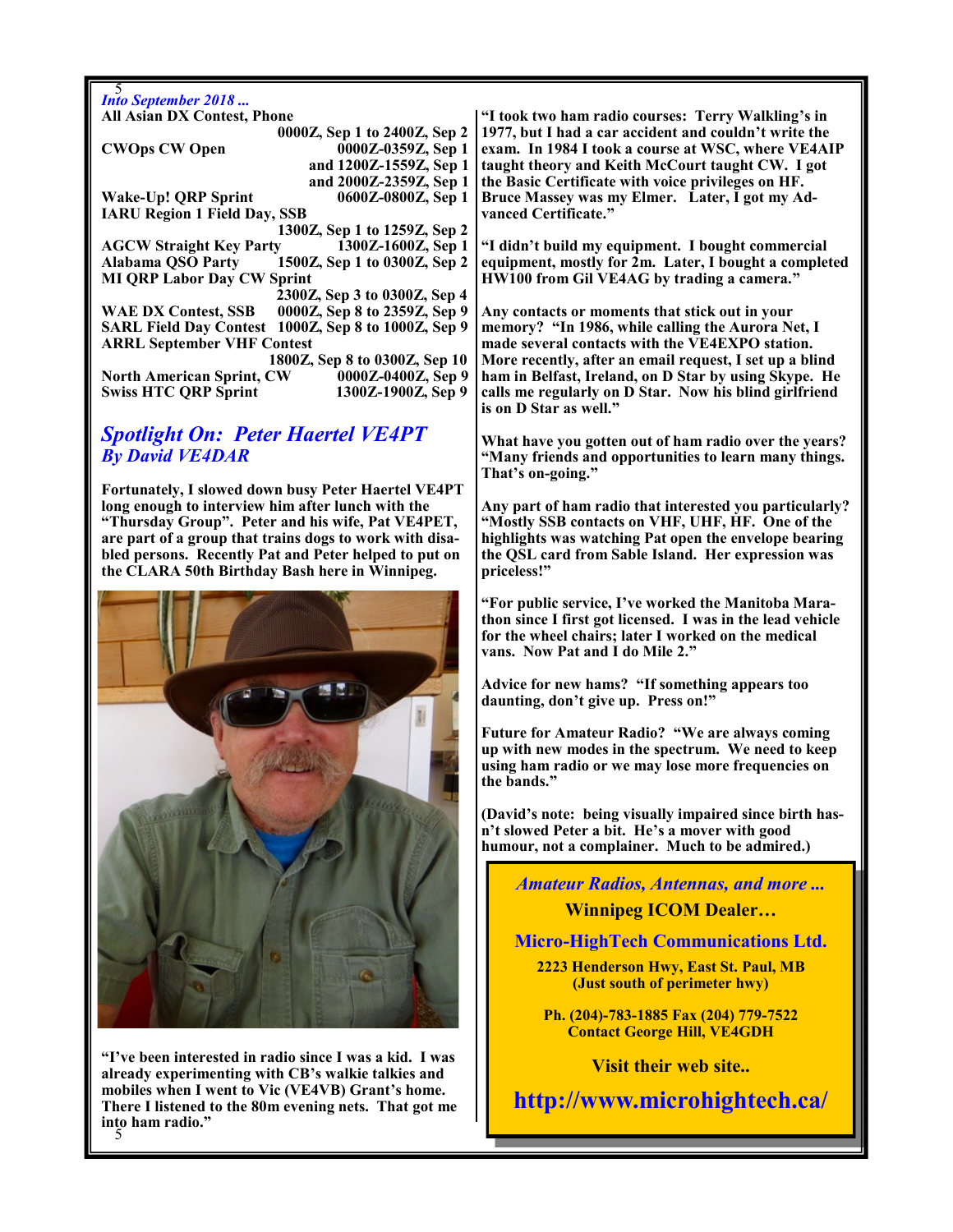

# *RAC Annual General Meeting: Saturday, June 16 at the Annual Red Deer Picnic and Hamfest*

**Update: Registration for the AGM Webinar is now underway and event organizers would like to know if you are planning on attending the event so that they could make arrangements for food. Please see below for more information.**

**The Radio Amateurs of Canada is pleased to hold its Annual General Meeting (AGM) in Red Deer, Alberta as part of RAC's 25th Anniversary Celebration.**

**The AGM event will be hosted by the Central Alberta Amateur Radio Club and will be held in conjunction with the 2018 Annual Red Deer Picnic and Hamfest which is being held at the same location.**

**All RAC members are encouraged to attend the Annual General Meeting.**

**Date: Saturday, June 16.**

**Time: 1 pm (Mountain Daylight Time)**

**Place: The Annual General Meeting will be held at the Shady Nook Community Hall, Township Road 380, in Red Deer, Alberta.**

**Agenda items will include:**

- **• Report of the President**
- **• Review of the 2017 finances**
- **• Appointment of auditors for 2018**

**A Question and Answer period will follow the AGM proceedings. This is your opportunity to hear what your representatives have been doing over the past year, to raise questions, and to make suggestions about how RAC is managed and where it is going in the future.**

**All RAC members are encouraged to attend the Annual General Meeting. If you are planning on attending the AGM and Hamfest please let us know by completing the online form at http://www.caarc.ca/ so that the organizers can make arrangements for food.**

**Webinar:**

**If you cannot attend the meeting in person we are pleased to provide a Webinar which RAC members can attend remotely by completing the online form provided at the following link by 11 am EDT on Friday, June 15:**

#### **https://attendee.gotowebinar.com/ register/586218209631892993**

**Please install and test the Webinar software in advance. You will receive additional details in a registration confirmation email. The Webinar will begin at 1:00 pm Mountain Daylight Time but please log into the session at least 10 to 15 minutes in advance.**

**If you wish to submit a question to the RAC President for the Q&A session please send it to ve3xra@rac.ca before 6 pm EDT on Friday, June 15.**

**For more information about the 2018 Annual Red Deer Picnic and Hamfest please see the information below and visit their website at http://www.caarc.ca/.**

**48th Annual Red Deer Picnic and Hamfest**

**The Central Alberta Amateur Radio Club (CAARC) is pleased to host the RAC Annual General Meeting as part of its 48th Annual Picnic and Hamfest.**

**Date: Friday, June 15 to Sunday, June 17.**

**Place: The Hamfest will be held at the Shady Nook Community Hall, Township Road 380, in Red Deer.**

**Time: The Hamfest will be open to the public from 2 pm (Mountain Daylight Time) on Friday until noon on Sunday. Registration starts at 12 noon on Friday, June 15 and at 8 am on Saturday, June 16. The Annual General Meeting of Radio Amateurs of Canada will be held at 1 pm on Saturday, June 16.**

**Description: The 48th Annual Red Deer Amateur Radio Picnic and Hamfest will feature ARES Annual meeting, displays, vendors, tailgate fleamarket, roast baron of beef supper Saturday night, pancake breakfast Sunday morning, draws and door prizes.**

**Talkin: 147.150, 146.520**

**For more information please visit http://www.caarc.ca or contact Garry, VE6CIA, at ve6cia@rac.ca.**

**Alan Griffin**

**RAC MarCom Director**

*Not a RAC Member???*

**Join today…. https://wp.rac.ca/**